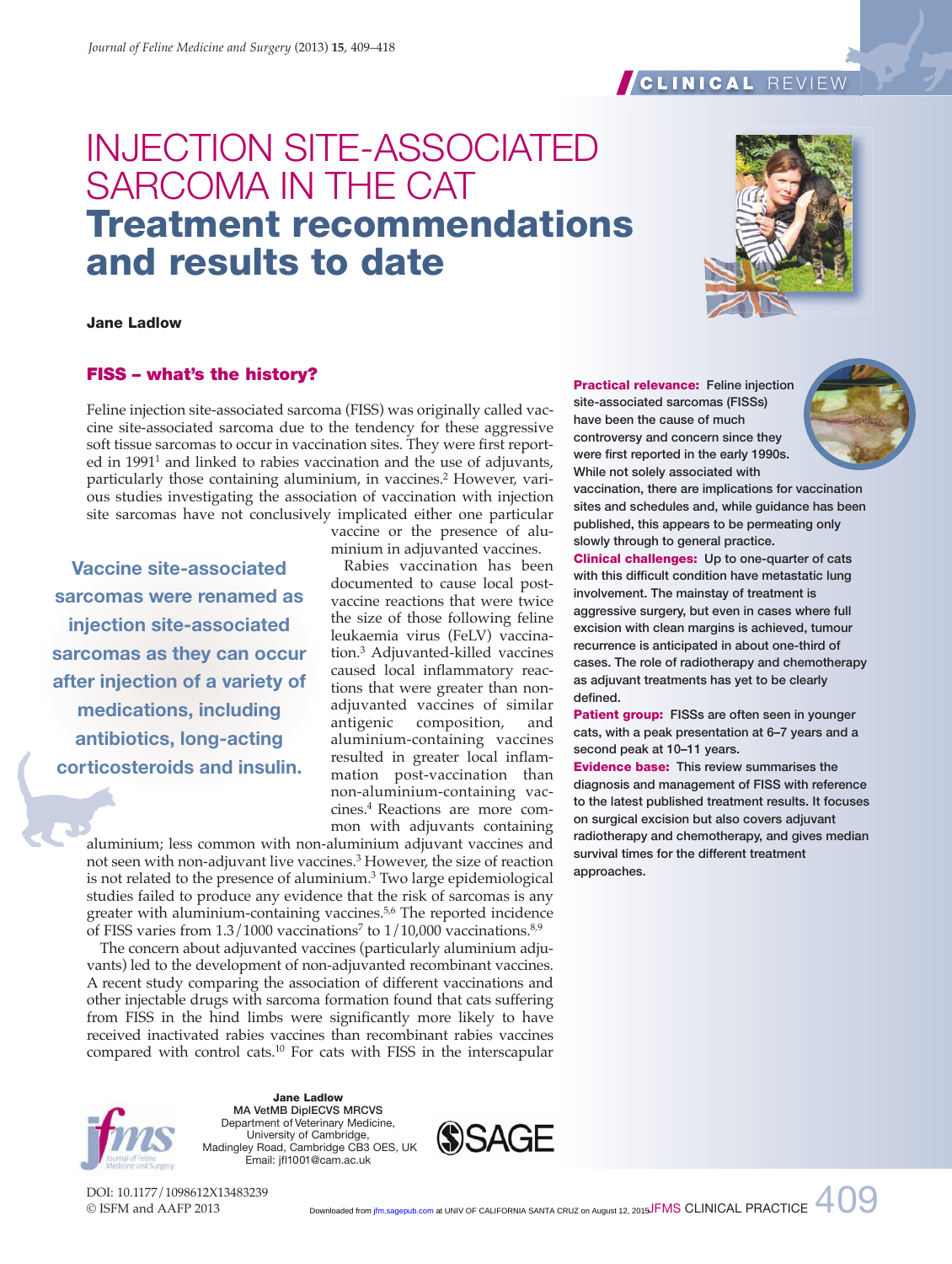region, the frequency of administration of longacting corticosteroid injections was also higher compared with control cats.10 Vaccine site-associated sarcomas were renamed as injection siteassociated sarcomas as an acknowledgement that they can occur after injection of a variety of medications, including antibiotics, long-acting corticosteroids and insulin.11 Similar reactions are seen with intramuscular and subcutaneous vaccination, although injection site reactions are less common with intramuscular injections.

Cats have an increased tendency to respond to inflammation by fibroblast proliferation and ultimately tumour genesis compared with dogs, although injection-associated sarcomas have been reported in other species including dogs and rabbits. Microscopic observation of transition zones that pass from inflammation to sarcoma in cats supports this theory.2 The sarcomas have also occurred at the site of other sources of inflammation such as suture material, microchips and retained surgical swabs, and at previous surgical or implant sites. Various risk factors have been identified (see box above right).<sup>11</sup>

# **H i s t o p a t h o l o g y**

**Injection site-associated sarcomas can comprise a variety of different histological types, including fibrosarcoma, rhabdomyosarcoma, extraskeletal osteosarcoma, chondrosarcoma and histocytic sarcoma, but they all tend to follow an aggressive biological course, spreading invasively into surrounding tissues. Hence, they also have a higher metastatic rate than other soft tissue sarcomas, which is not easily predictable from the grade of tumour (unlike soft tissue sarcomas not linked to injection sites).12 While grade 3 tumours (which are the higher grade, more aggressive tumours on the commonly used soft tissue sarcoma grading scale used by Kuntz et al)13 have a high tendency to metastasise, a relatively high proportion (20%) of grade 1 tumours will also metastasise.13,14**

**Injection site-associated sarcomas are characterised by an inflammatory infiltrate which predominantly consists of macrophages that are reported to contain bluish/brown foreign material. Giant cells are also seen. The development of sarcomas is related to the presence of multiple cytokines and growth factors such as platelet derived growth factor and also of oncogenes and mutations in tumour suppressor genes. More than 80% of injection site-associated sarcomas contain the tumour suppressor gene P53 in a mutated form,15 and in half of these cats cytoplasmic P53 was detected. These cats had a shorter time to tumour recurrence than cats with nuclear P53 staining.15 Approximately 30% of tumours contain mutated P53 and mdm 2 and these tumours are histologically more anaplastic.16,17**

#### **FISS formation: risk and non-risk factors**

#### **Risk factors**

- $\triangle$  Number of vaccinations or injections given at a site
- $\triangle$  Three to four vaccinations in the interscapular region doubles the **risk of sarcoma formation compared with one vaccination6**
- < **Administration of cold vaccines versus room temperature vaccines**

#### **Factors not associated with increased risk**

- **Vaccine brand or manufacturer**
- $\cdot$  **Mixing of vaccines in a single syringe**
- **+** Re-using disposable syringes
- **\*** Needle gauge
- **Shaking multidose vials**
- **Massage post-vaccination**

### **Characteristics of injection site-associated sarcomas**

Injection site-associated sarcomas are often seen in younger cats, with a peak presentation at 6–7 years of age and a second peak at 10–11 years.<sup>6</sup> They usually occur in the subcutis, whereas non-injection site-associated fibrosarcomas are dermal in origin (Figures 1 and 2). FISSs are also often larger at presentation than non-injection site-associated sarcomas, which may be related to the difficulty in palpating subcutaneous masses in the interscapular region or the more aggressive biological behaviour of FISS.

> **Figure 1 Feline injection site-associated sarcoma (FISS) in an 8-year-old female neutered (FN) domestic shorthair (DSH) cat**





**Figure 2 Fibrosarcoma on the hind limb of a 13-year-old FN DSH cat.** *Courtesy of Prue Neath*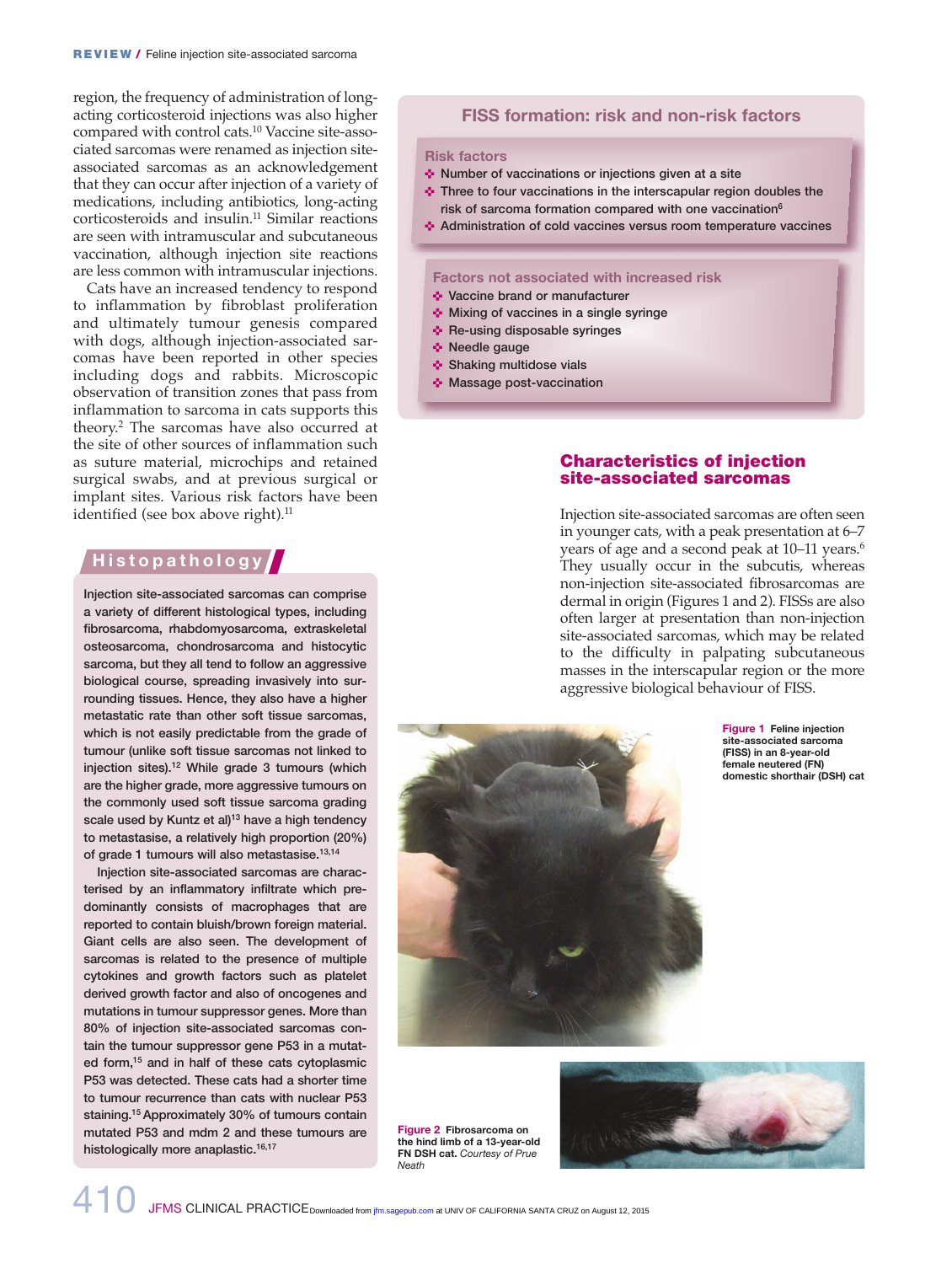### **Diagnosis**

Full haematology and biochemistry profiles, along with FeLV and feline immunodeficiency virus (FIV) status and urinalysis, are recommended to pick up any concurrent disease or immunocompromise which may affect response to treatment. A biopsy is required to definitively diagnose FISS; cytology is not reliable. The biopsy is best performed after imaging to prevent any biopsy-associated inflammation confusing the imaging findings. If an owner wishes to have a biopsy result prior to imaging, an incisional wedge or punch biopsy should be taken. The biopsy tract should be close to any further planned surgical treatment area and should not extend through the sarcoma into clean tissue planes. Hence, care must be taken if using a Tru-cut needle biopsy unless the mass is large. The biopsy site should be closed with clean instruments and the dead space opposed carefully to avoid wound problems or seroma formation.

Inflammatory reactions can occur after injections but should resolve in 6–8 weeks. If a granuloma is picked up post-injection on biopsy, marginal excision can theoretically be performed as at present there is no evidence that granulomas predispose to sarcoma formation. Excision is prudent if the granuloma



**Figure 3 Dorsal (left) and transverse (right) magnetic resonance (MR) images of a FISS in a 12-year-old FN DSH cat. The FISS is on the lateral thoracic wall but the MR images also reveal a subcutaneous metastasis in the dorsal midline, which was not palpable on physical examination**

**There is no evidence that granulomas predispose to sarcoma formation, but excision is prudent for persistent or large granulomas.**



persists longer than 3 months or is over 2 cm in size.

#### **Staging**

In cases of FISS, thoracic computed tomography (CT) or three-view inflated thoracic radiography should be used to screen for metastatic lung involvement, which occurs in 10–25% of cases. $13,14,18$  The most common site for metastases is the lungs, but metastasis can also occur to the subcutaneous tissue (Figure 3), liver and local lymph nodes. The draining lymph nodes should be assessed by palpation and cytology.

If an owner is considering treatment, magnetic resonance imaging (MRI) or CT is advised to determine the extent of the tumour and to assess whether 3–5 cm margins are achievable (Figures 3 and 4). Due to the inflammatory nature of FISS, MRI or CT may overestimate tumour volume, athough this should improve the chance of full excision





**Figure 4 CT reconstruction of an interscapular FISS in a 13-year-old Maine Coon, demonstrating the relationship of the tumour with the cervical dorsal spinous processes.** *Courtesy of Cambridge Radiology Referrals*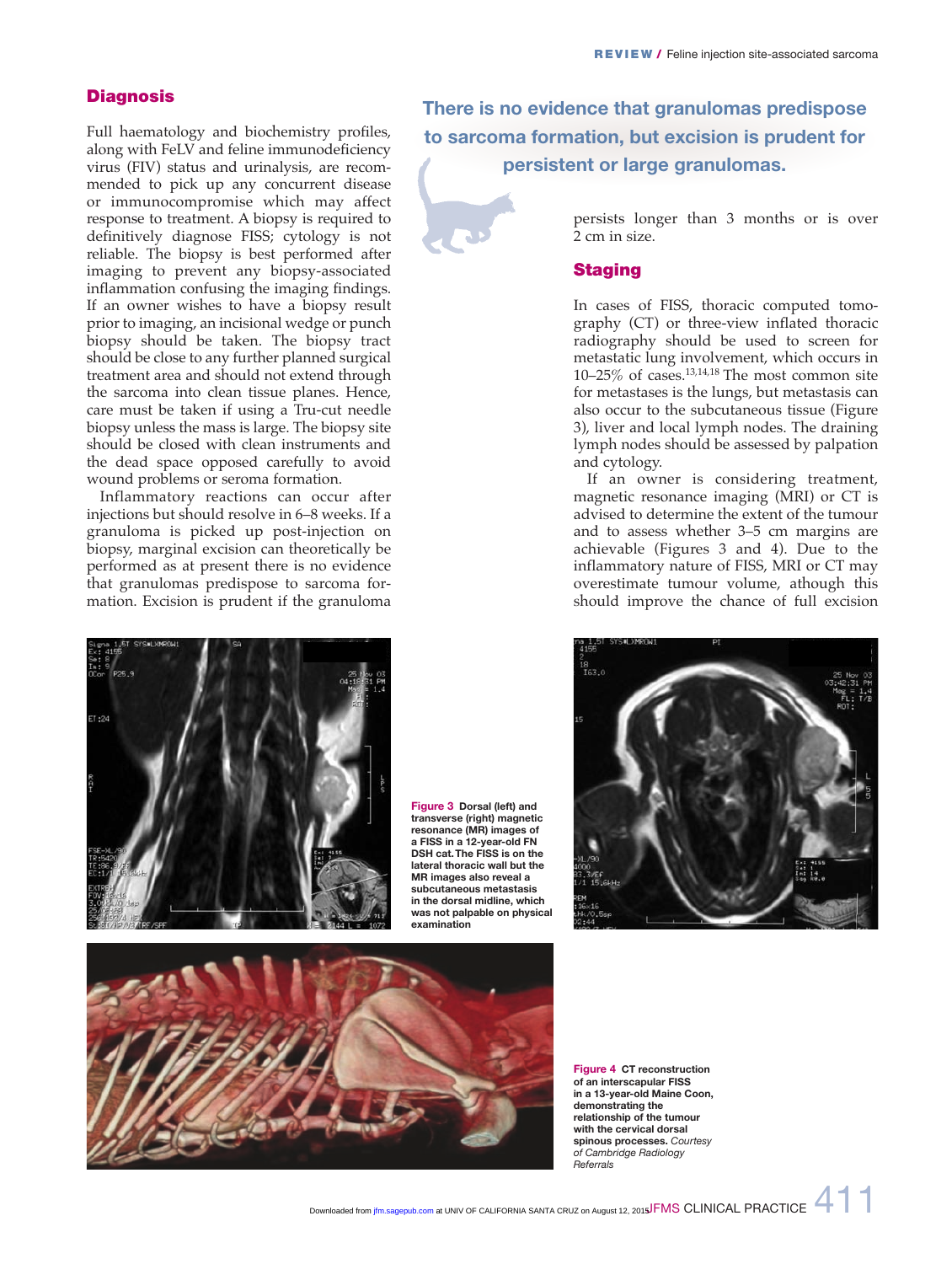with subsequent surgery. Typically, the volume of the tumour determined by CT is much greater than that determined by palpation.<sup>9,19</sup>

At present, there is insufficient evidence in the literature to determine whether preoperative advanced imaging improves survival times for FISS but it should make surgical planning easier. FISSs generally show strong contrast uptake on CT. If CT is used for FISS in the interscapular region, an additional postcontrast scan with the fore limbs positioned caudally along the body, in addition to the standard cranial position of the fore limbs, allows better evaluation of the relationship between the tumour and surrounding muscles.<sup>20</sup>

If advanced imaging is not possible for financial or logistical reasons, careful palpation of the tumour will determine whether surgical resection is feasible, although physical palpation tends to underestimate the tumour volume. Even if located in the subcutis and mobile, these tumours often have palpable stalks or tendrils which extend to the underlying muscles.

#### **Surgical treatment**

Radical surgery with 3–5 cm lateral margins and two muscle layers or bone as a deep margin is the recommended surgical treatment advice. Even in cases of FISS that are fully excised, about a third will experience recurrence of the tumour; thus surgery is often palliative. Radiotherapy can be used as an adjuvant treatment, either postoperatively, preoperatively or as a combination pre- and postsurgery. The first surgery is the most effective as far as curative surgery is concerned; thus, masses in predilection sites should not be treated with excisional biopsy unless the owner has no further wish to treat any tumour that is diagnosed.

Such radical surgery is easier with the guidance of advanced imaging in the form of CT or MRI. Prior to starting surgery, the tumour extent and proposed incision site is drawn out on the skin in order that the required margins are achieved (Figure 5). Often there is sufficient skin in the interscapular area to enable primary closure of the wound, particularly after resection of the epaxial muscles and cervical spinous processes (Figures 6 and 7). The skin should be assessed preoperatively and, if there is doubt as to whether primary closure will be possible, the application of skin stretchers consisting of Velcro bands will recruit additional skin in 2–3 days (Figure 8). Alternatively, an advancement flap can be used from the dorsal abdominal skin.

Any structures that fall within the prescribed margins should be resected, including epaxial muscles (eg, splenius and semispinalis, which



**Figure 5 Surgical approach to a FISS. The planned incision site with 5 cm margins is drawn onto the skin with a sterile marker prior to incision**



**Figure 6 En bloc excision of the skin, subcutis and muscles**



**Figure 7 Appearance after resection of the dorsal spinous processes of the cervical vertebrae**

support the head in the cat), thoracic wall, dorsal spinous processes or dorsal scapula. Surgical excision of injection site-associated sarcomas in the interscapular region usually involves resection of the neck muscles and dorsal spinous processes of the underlying cervical vertebrae. Resection of the spinalis, semispinalis and rectus capitis dorsalis minor



**The first surgery is the most effective as far as curative surgery is concerned.**



**Figure 8 Skin stretching with Velcro bands.** *Courtesy of Prue Neath*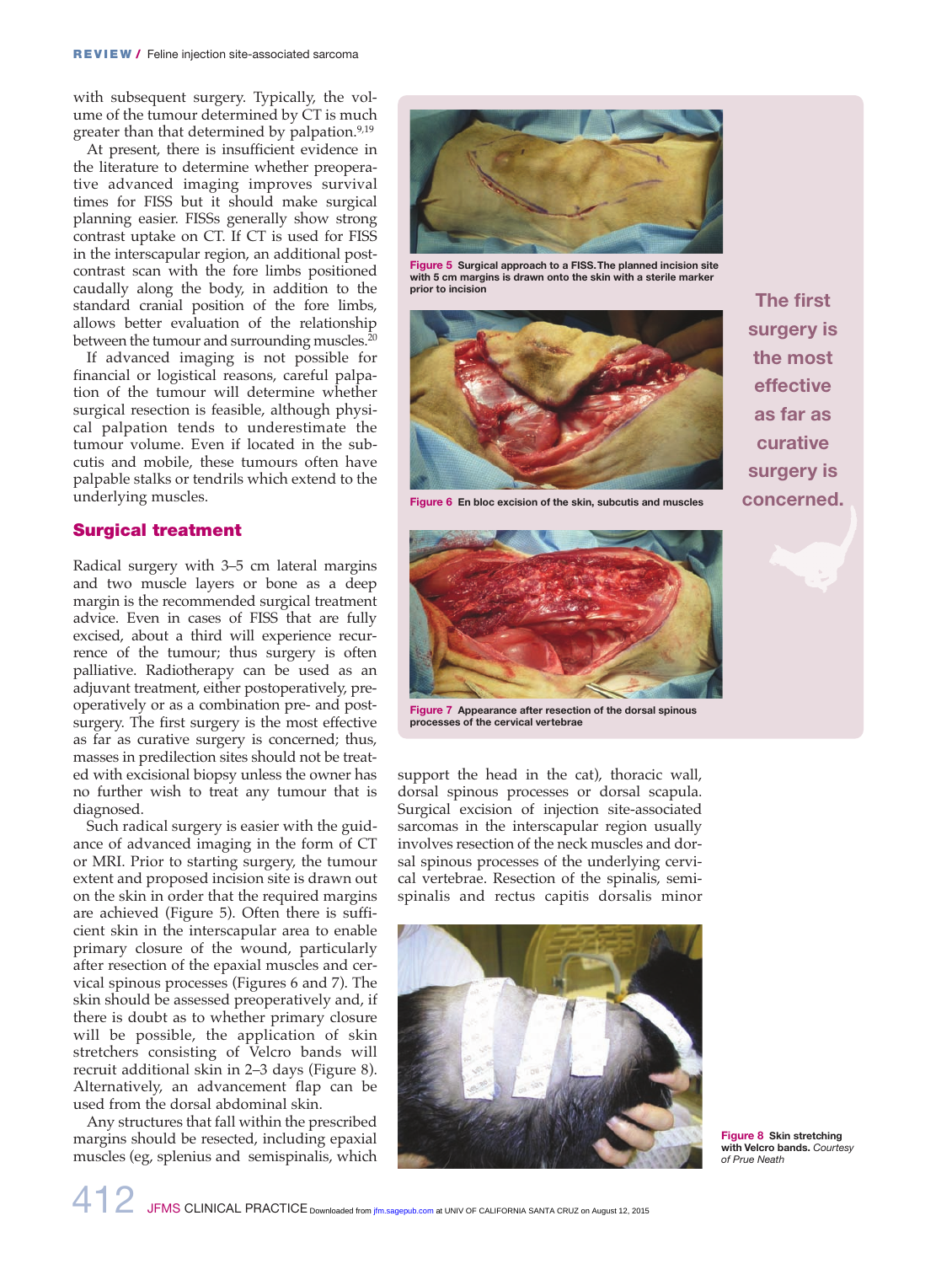

**Figure 9 Head carriage after resection of the cervical dorsal spinous processes and associated muscles 8 weeks previously**

results in weakness of the neck and a flexed head carriage. This improves over 6–8 weeks, with full head movement returning (Figure 9).

Sometimes the dorsal aspects of the scapulae are in the surgical field. Partial resection of more than 50% of the scapulae, if bilateral, may result in a poor gait for the first 6–8 weeks, with the fore limbs being excessively mobile. If the sarcoma is situated over one scapula, a total scapulectomy or forequarter amputation is

required. With rear limb sarcomas, amputation by coxofemoral disarticulation should be performed unless the tumour is subcutaneous and two muscle layers can be achieved as a deep margin without amputation. Hemipelvectomy is occasionally required if the tumour is positioned on the proximal limb. For injection site-associated sarcomas that occur over the flank, full thickness excision of the abdominal wall is required. These deficits can usually be closed without the

**Radical excision with 5 cm margins appears to give the best results following surgery as sole treament, and results are better if this is the first excision.**

**Figure 10 Tumour inking after removal.** *Courtesy of Prue Neath*



use of surgical mesh, though mesh (usually polypropylene) may be required for wounds over the lateral thoracic wall.

After excision of the tumour, the surgical margins are painted with Indian ink (Figure 10) prior to submission for histopathological analysis. Small fragments (2–3 mm) are taken from the wound bed in the areas where the surgical margins are considered to be the narrowest to assess the tissue left in the body. The pathology submission report should contain full details about the history of the patient and site of the lesion, and request that surgical margins are evaluated.

## **Results following surgery**

The outcome following surgery is dependent on many factors including the experience of the surgeon, the number of previous surgeries the cat has undergone and the extent of the surgery. Radical excision with 5 cm margins appears to give the best results following surgery as a sole treatment,<sup>12</sup> and results are better if this is the first excision (Table  $1$ ).<sup>21,22</sup> The success rate of surgery is also influenced by the position of the FISS, with amputation for

FISS affecting the hind legs having the highest chance of cure.<sup>23</sup>

Following surgery, cats with complete excision of the tumour have a longer tumour-free interval and survival time compared with those with incomplete margins. In one study,21 the difference was >16 months versus 4 months for tumour-free interval and >16 months versus 9 months for survival time. The recurrence rate in cases with dirty margins after surgery is 10 times higher than in cases

#### **Postoperative treatment**

**Hospitalisation is usually required for 4–7 days after radical surgery. These patients need careful postoperative treatment comprising:**

- **A** support dressing
- **Effective analgesia with a multimodal approach incorporating opiates, non-steroidal anti-inflammatories and local anaesthetics. Wound soaker catheters placed to allow local anaesthetic to be applied to the wound are very suitable for this surgery (Figure 11). Some cats recover more smoothly if they are heavily sedated for the first 24–48 h post-surgery.**
- **Active suction drains**
- < **Assisted feeding (eg, oesophagostomy tube) Complications that can occur postoperatively include wound dehiscence and seroma formation.**



**Figure 11 Postoperative appearance with closed suction drain and wound soaker in place**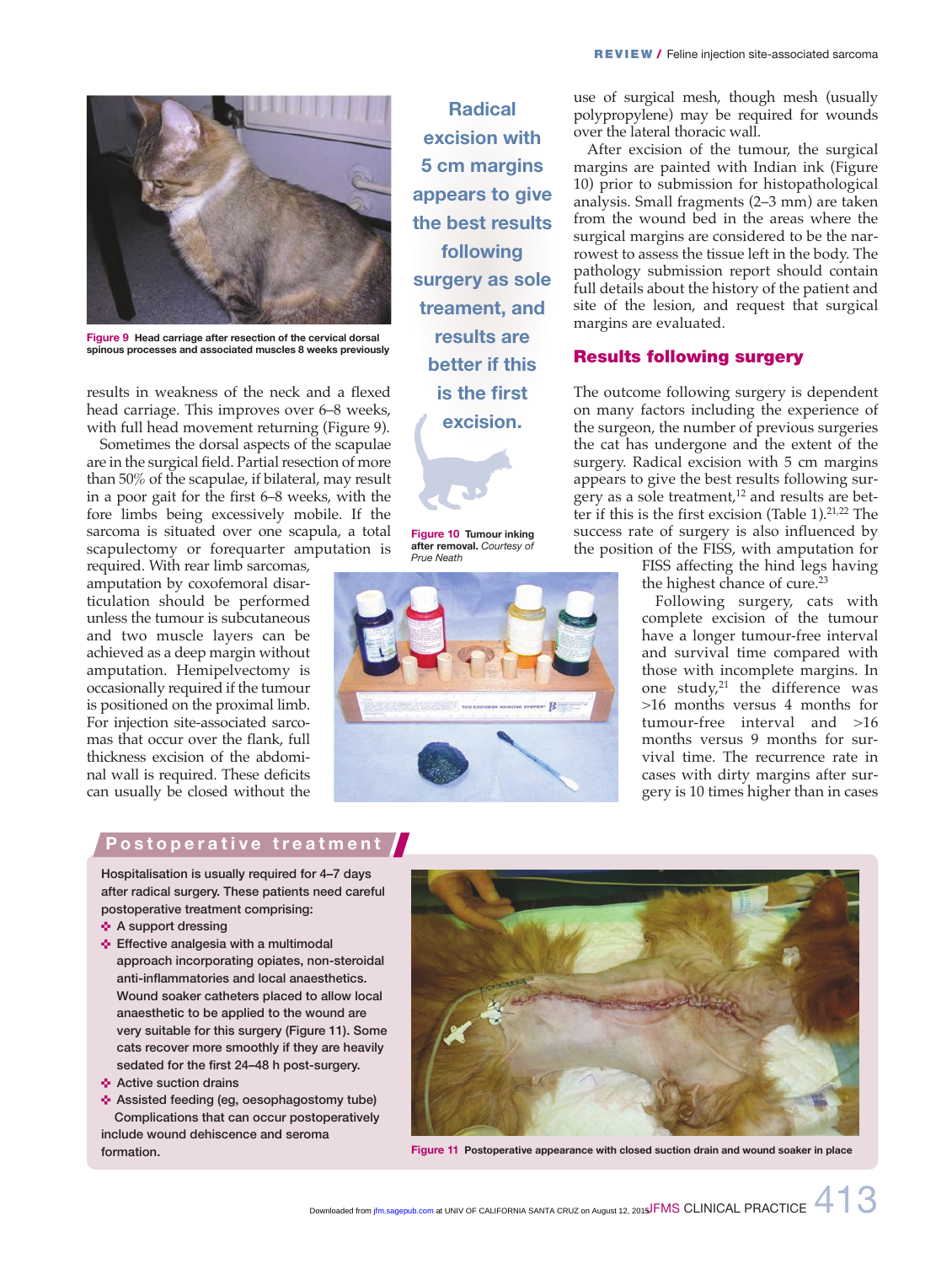| Table 1<br><b>Results following surgical excision</b>                               |  |                                                                                     |                                                      |                                |
|-------------------------------------------------------------------------------------|--|-------------------------------------------------------------------------------------|------------------------------------------------------|--------------------------------|
| <b>Study and</b><br>number of cases                                                 |  | <b>Surgical method</b>                                                              | Recurrence rate                                      | <b>Median</b><br>survival time |
| Phelps et al <sup>12</sup><br>91 cats                                               |  | Radical excision:<br>3-5 cm margins laterally,<br>two muscle layers or<br>bone deep | 14%                                                  | 901 days                       |
| Romanelli et al <sup>14</sup><br>42 cats (out of 57, 15)<br>had adjuvant treatment) |  | Radical excision:<br>4–5 cm margins laterally,<br>one fascial layer deep            | 36%                                                  | 804 days                       |
| Hershey et al <sup>25</sup><br>61 cats                                              |  | Mixture                                                                             | $>80\%$                                              | 576 days                       |
| Davidson et al <sup>21</sup><br>18 cats (out of 35, 17<br>had adjuvant treatment)   |  | Not specified                                                                       | 11% (first surgery)<br>22% (second or<br>subsequent) | 480 days<br>390 days           |

#### **Prognostic factors for surgical treatment**

< **Location of FISS**

- < **Clean versus dirty surgical margins**
- < **Number of surgeries**
- < **Experience of the surgeon**
- < **Grade of the tumour**
- < **Development of distant metastasis**

with clean margins.<sup>23</sup> Even for cats that have clean margins after surgical excision, a good prognosis is not guaranteed as about 20% will develop metastatic lesions, while local recurrence rates in cats with histopathological clean margins range from  $14-50\%$ . 8,12,14,23

The fact that tumour recurrence occurs with such a high prevalence in cases with clean surgical margins has led to debate. Does the invasive nature of this tumour make accurate evaluation of clean margins in veterinary histopathology extremely difficult? Or in cats that develop FISS does ongoing inflammation, potentially resulting from the surgical excision, lead to further tumourigenesis? This latter theory is supported by the fact that recurrence is commonly seen a year or more after excision in cases with clean margins but usually more rapidly in cases with dirty surgical margins. The difficulty in assessing the margins in FISS due to the infiltrative nature of the tumour has led to a three-dimensional histological technique being recommended, whereby a strip 3–4 mm in thickness is taken from the whole surgical margin.<sup>24</sup> However, even using this technique, there was a 19% recurrence rate in tumours excised with clean margins.<sup>24</sup>

If, following a first surgery that failed to obtain clean margins, further surgery is contemplated, the survival time is improved by referring to a specialist surgeon.



**Radiotherapy as a sole treatment is generally unrewarding, but it has been used both pre- and postoperatively in the treatment of FISS.**

#### **Radiotherapy**

As the recurrence rate following surgical excision is relatively high, even in the face of clean surgical margins, radiotherapy has been used as a neoadjuvant and adjuvant therapy. Radio therapy as a sole treatment is generally unrewarding, but it has been used both preoperatively $2^3$  and postoperatively in the treatment of FISS.<sup>22,25,26</sup> Pre- and postoperative radiotherapy can also be combined.

The rationale behind preoperative radiotherapy is that the tumour is likely to shrink and, perhaps more importantly, the tendrils of microscopic tumour that invade the subcutaneous tissues will be reduced and viable tumour seeding will be decreased at surgery. Postoperative radiotherapy is used to mop up residual microscopic disease; however, the surgery may damage the blood supply to the cells, especially at the periphery of the  $t$ umour, $27$  making the tumour cells more radioresistant. This is supported by the fact that in one study evaluating postoperative radiotherapy on soft tissue sarcoma recurrence rate in dogs, delaying the radiotherapy until 6 weeks postoperatively was associated with a decreased recurrence rate compared with the traditional timing of  $3-4$  weeks.<sup>27</sup>

However, the benefit of radiotherapy has not been conclusively proven in the literature. Although Eckstein et al reported median survival times of 1300 days with surgery and postoperative radiotherapy, a number of the cases had adjuvant chemotherapy.26 In one study, the use of postoperative radiotherapy in cats was associated with a decreased median survival time compared with treatment by surgery alone.14 Interestingly, in a study by Cohen et al, cats that had conservative excision followed by radiotherapy had a longer median survival time (502 days) than cats that had wide excision followed by radiotherapy  $(476 \text{ days})$ .<sup>22</sup> This may be related to the fact that the cats that underwent conservative excision had radiotherapy 2 days after the surgery, while with wide excision there was a delay.

#### **Study and number of cases Median survival time with surgery alone Median survival time with surgery and radiotherapy** Eckstein et al<sup>26</sup> Not assessed 1300 days (postoperative radiotherapy) Romanelli et al<sup>14</sup> 57 cats 804 days 707 days (postoperative radiotherapy) Cohen et  $al<sup>22</sup>$ 76 cats Not assessed 890 days (postoperative electron beam therapy) Cronin et al<sup>18</sup> 33 cats Not assessed 600 days (preoperative radiotherapy) Davidson et al<sup>21</sup> 35 cats 410 days 270 days (postoperative radiotherapy, most had incomplete surgical excision) **Table 2 Results following radiotherapy**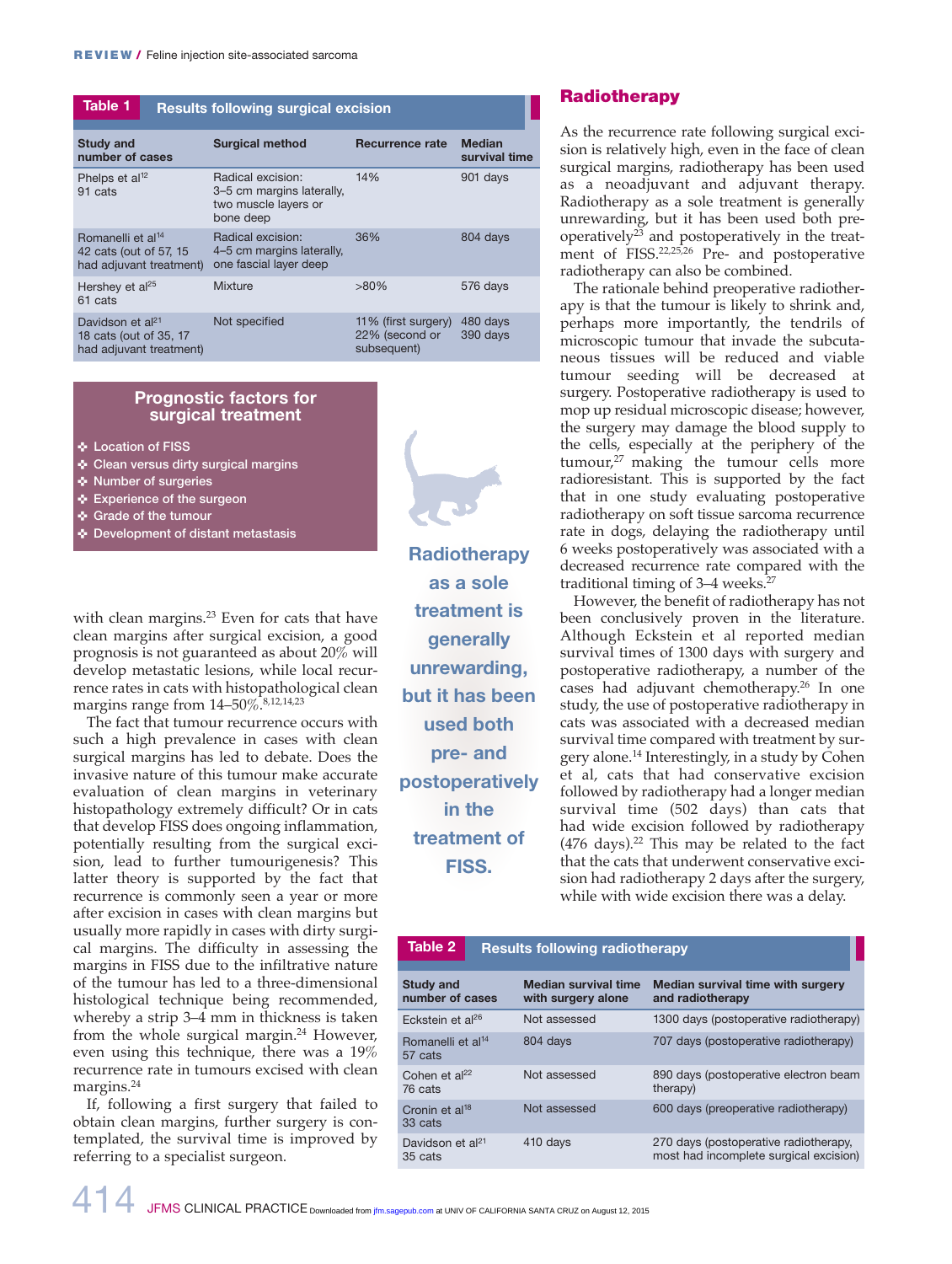#### **Chemotherapy**

The efficacy of chemotherapy on FISS is unproven, with varying results in studies, although the high metastatic rate encourages the use of chemotherapy. Effects on FISS cell culture by chemotherapeutic drugs have been demonstrated, with doxorubicin and mitoxantrone being the most effective.28 Many of the clinical studies are retrospective and use different combination therapy; therefore, clearly determining the additional benefit of chemotherapy is difficult. In the Cohen et al study, combining doxorubicin and cyclophosphamide with surgery and postoperative electron beam therapy did not significantly alter the rate of metastasis or median survival time.<sup>22</sup> A second study of 69 cats also found no difference in recurrence rate or metastatic rate when doxorubicin was combined with radical surgical excision.29 Doxorubicin, when added to surgery and radiation in another study, actually decreased the time to first recurrence and survival time compared with surgery and radiation (median survival time of 674 days versus 842 days).<sup>30</sup> However, this was a non-randomised study of only 25 cats. Poirier et al reported a 5.6% metastatic rate in cats treated with surgery and chemotherapy in the form of liposome-encapsulated doxorubicin,<sup>31</sup> which is notably lower than most other studies, and a prolonged disease-free interval compared with cases treated by surgery alone (388 versus 93 days).

Due to the high metastatic rate associated with FISS, particularly grade 3 tumours, chemotherapy is still an appealing treatment option. It may be that some of the newer agents that are becoming available, such as the tyrosine kinase inhibitor, imatinib, will have a more convincing effect on FISS, although currently there are limited studies available. Imatinib inhibited the growth of FISS in a murine xenograft model,<sup>32</sup> and would seem tailored to FISS due to the presence of PDGFR (platelet derived growth factor receptor), which is a receptor tyrosine kinase. In one phase 1 clinical trial of imatinib, 4/9 cases trialled had FISS. In these four cases a response to treatment was noted and consisted predominantly of short-term tumour stabilisation.<sup>33</sup>



**While efficacy of chemotherapy is unproven, the high metastatic rate associated with FISS, particularly for grade 3 tumours, means that chemotherapy is an appealing treatment option.**

#### **General treatment advice**

- < **For small tumours, wide excision after incisional biopsy ± radiotherapy**
- < **For larger tumours, combination therapy of surgery and radiotherapy, ± chemotherapy**

#### **Immunotherapy**

The most successful immunomodulation therapy reported so far has involved xenogeneic cells secreting human interleukin-2 (IL-2), which was trialled in 16 cats with FISS, two of which had local recurrence and three had metastatic disease. The median survival time was 16 months versus 8 months in cats that did not receive IL-2.<sup>34</sup> A second study used human and feline IL-2 and demonstrated a lower tumour recurrence rate compared with control cats not receiving immunotherapy following surgery and iridium-based radiotherapy (39% and 28% versus 61% for the controls).35 Recombinant feline interferon-omega has been assessed for safety but, to date, reports on its efficacy are lacking.36 These are, as yet, not widely available treatments.

#### **Prevention**

In response to the appearance of FISS, the Vaccine-Associated Feline Sarcoma Task Force (VAFSTF) was formed in 1996 in North America. This group devised recommendations about the sites at which vaccines should be given and the frequency of vaccinations. Other bodies, including the European Advisory Board on Cat Diseases (ABCD), the American Association of Feline Practitioners (AAFP) and the World Small Animal Veterinary Association (WSAVA), have also issued guidelines on cat vaccination.37–39

A recent study on feline vaccination practices in the UK, $40$  revealed that the most common site of vaccine administration was still the interscapular region, despite both the AAFP and WSAVA specifying that this region should not be used. Likewise, in a large American epidemiological study published in  $2003$ ,<sup>11</sup> 84% of 662 cats with FISS had tumours located in the interscapular region despite the AAFP guidelines having been published in 2000. In a group of 392 cats that were recruited from 1990–2006, the incidence of interscapular FISS reduced from 53% to 40% as the incidence of FISS in the limbs increased, although the interscapular region was once again the most common location by far.<sup>41</sup> The AAFP recommends using the distal limbs (see box, Figure 12), while the WSAVA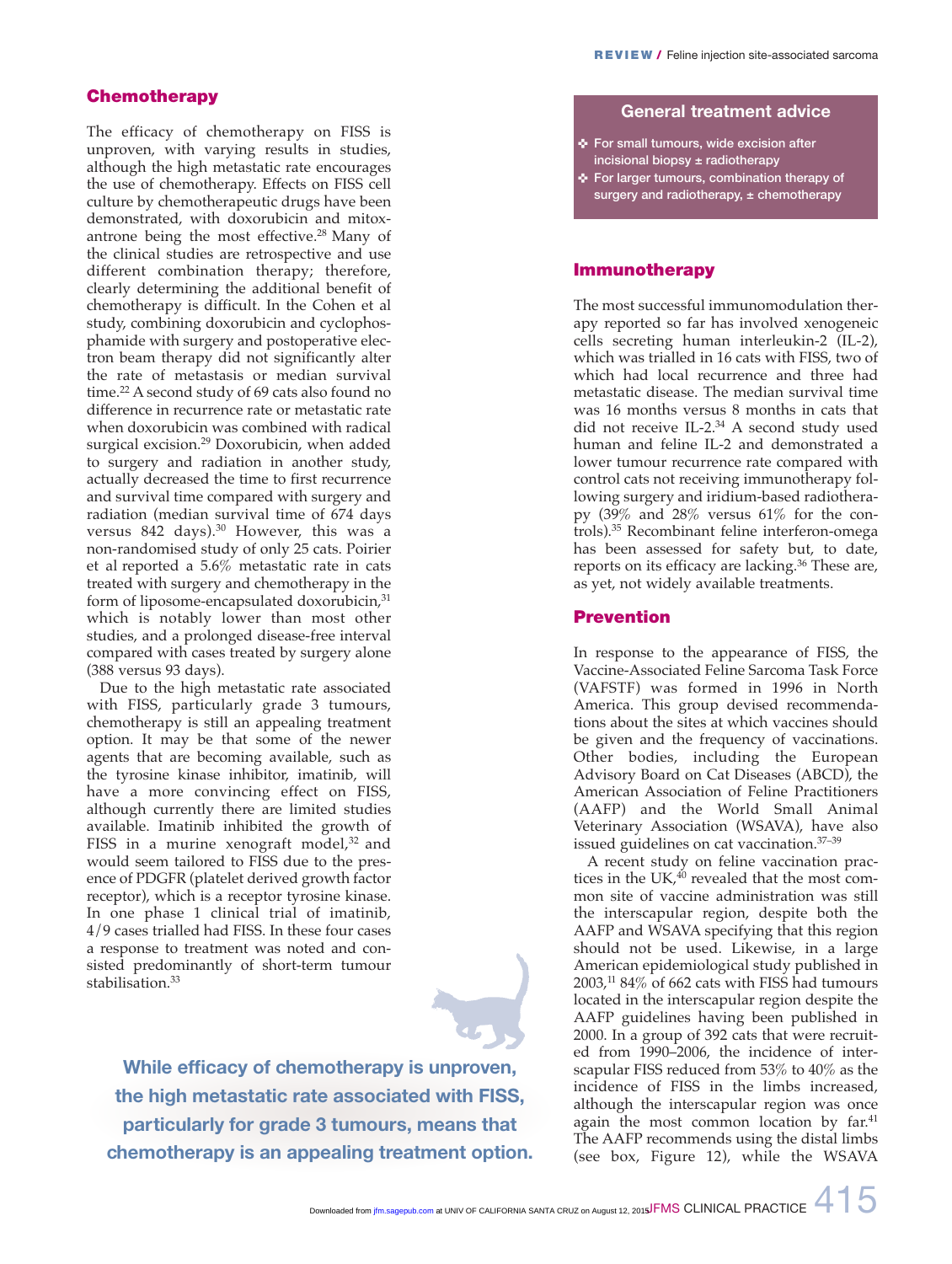

**Figure 12 Vaccination sites recommended by the American Association of Feline Practitioners** 

**Once the scruff of the neck is avoided as an injection site, the prognosis associated with these tumours will hopefully improve.**

advises using the lateral abdomen or thorax and changing the site of administration each time a vaccine is given. The majority of practitioners in the UK study were also giving the FHV, FCV and FPV vaccine annually, although both the WSAVA and AAFP guidelines are for 3-yearly vaccinations. FeLV vaccination is still recommended on a yearly basis, dependent on risk, although in older cats the ABCD advises administration every 2–3 years.

# **Prevention of FISS**

- < **Use rotating sites for vaccination**
- < **Warn owners of the risk of FISS, so that detection is earlier**
- < **Excise any inflammatory reactions at injection sites that persist beyond 3 months**
- < **Excise any inflammatory reactions that increase in size after 1 month or any masses over 2 cm in size**
- < **Do not overvaccinate**
- **Avoid use of polyvalent vaccines?**
- < **Avoid the interscapular region**

The lack of adherence to published guidelines may result from poor awareness of the guidelines or may reflect the opinion that the guidelines are unfeasible in practice. Even if the guidelines are deemed difficult to follow, one would hope the current practice of interscapular injections will change, perhaps using the hind limbs rather than distal hind limbs as vaccination at the level of the stifle is tolerated by many cats and still allows good surgical margins with amputation if an injection siteassociated sarcoma develops. As a number of FISSs have also occurred following the administration of long-acting corticosteroids<sup>10</sup> and long-acting penicillins, it would be good practice to avoid injecting these drugs into the scruff of the feline neck. Once this message pervades into general practice, we will hopefully improve the prognosis associated with these tumours.

**V a c c i n a t i o n r e c o m m e n d a t i o n s**

### **Funding**

The author received no specific grant from any funding agency in the public, commercial or not-forprofit sectors for the preparation of this article.

### **Conflict of interest**

The author does not have any potential conflicts of interest to declare.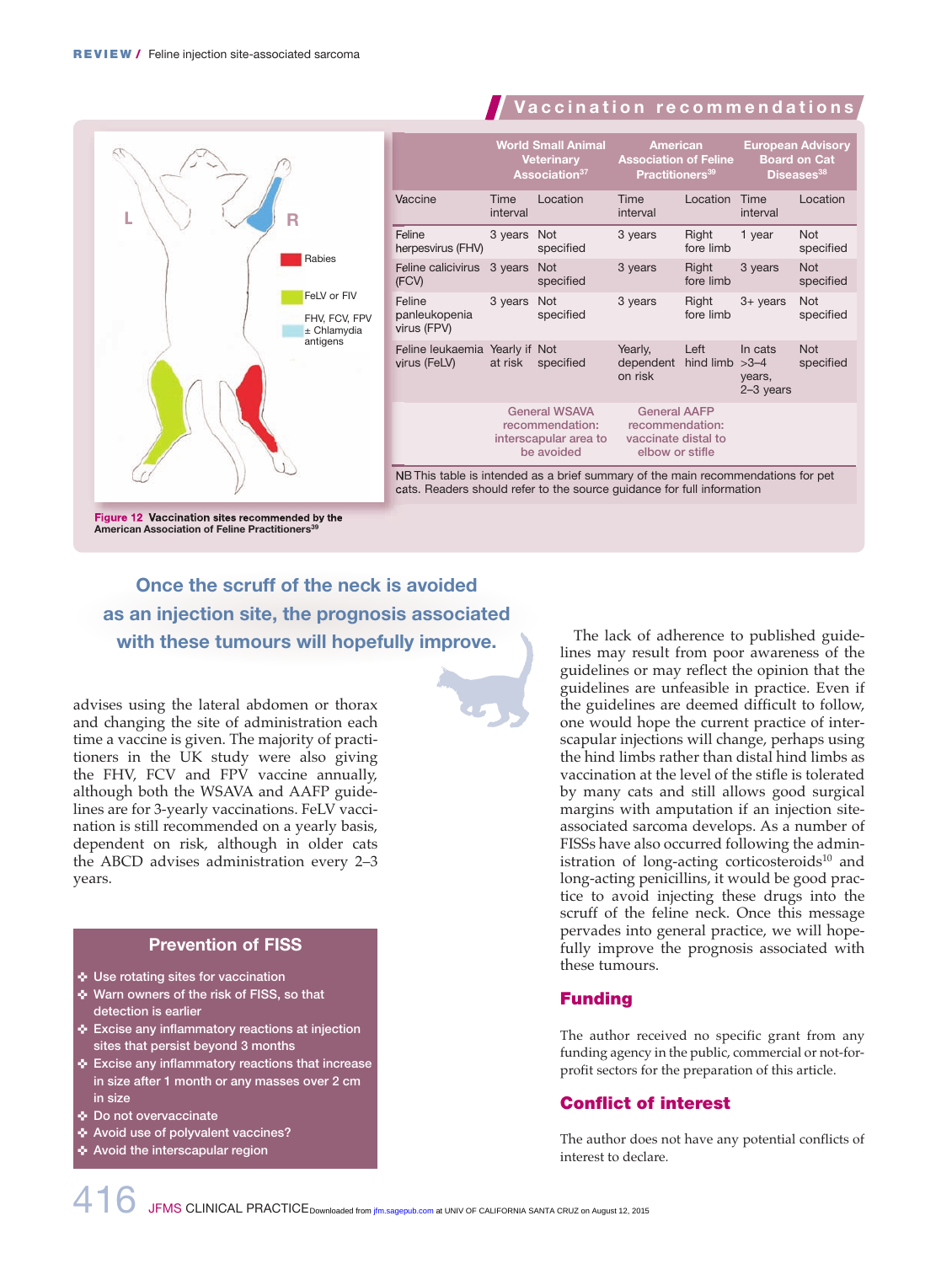# **KEY** POINTS

- **Feline injection site-associated sarcomas (FISSs) have occurred following vaccinations and injection of a variety of other drugs including long-acting antibiotics and steroids.**
- **<sup>4</sup> There is currently no gold standard recommended treatment for FISS. Radical surgical excision, however, seems the most important component of treatment as far as prolonged disease-free intervals are concerned.**
- **Adjunctive radiotherapy and chemotherapy should be considered, especially for large grade 3 tumours, where surgery alone is unlikely to be curative.**
- **↑ Care is required in choosing vaccination sites that are amenable to wide surgical resection.**

### **References**

- 1 Hendrick MJ and Goldschmidt MH. **Do injection site reactions induce fibrosarcomas in cats?** *J Am Vet Med Assoc* 1991; 199: 968.
- 2 Hendrick MJ, Goldschmidt MH, Shofer F, Wang YY and Somlyo AP. **Post vaccinal sarcomas in the cat: epidemiology and electron probe microanalytical identification of aluminium.** *Cancer Res* 1992; 52: 5391–5394.
- 3 Macy DW. **Current understanding of vaccination site-associated sarcomas in the cat.** *J Feline Med Surg* 1999; 1: 15–21.
- Day MJ, Schoon HA, Magnol JP, Saik J, Devauchelle P, Truyen U, et al. **A kinetic study of histopathological changes in the subcutis of cats injected with non-adjuvanted and adjuvanted multi-component vaccines.** *Vaccine* 2007, 25: 4073–4084.
- 5 Hendrick MJ, Shofer FS, Goldschmidt MH, Saik J, Devauchelle P, Truyen U, et al. **Comparison of fibrosarcomas that developed at vaccination sites and non-vaccination sites in cats: 239 cases (1991–1992).** *J Am Vet Med Assoc* 1994; 205: 1425–1429.
- Kass PH, Barnes WG Jr, Spangler WL, Chomel BB and Culbertson MR. **Epidemiological evidence for a causal relation between vaccination and fibrosarcoma tumorigenesis in cats.**  *J Am Vet Med Assoc* 1993; 203: 396–405.
- 7 Lester S and Clemett T. **Vaccine site-associated sarcomas in cats: clinical experience and a laboratory review (1982–1993).** *J Am Anim Hosp Assoc* 1996; 32: 91–95.
- 8 McEntree MC and Page RL. **Feline vaccineassociated sarcomas.** *J Vet Intern Med* 2001; 15: 176–182.
- 9 Gobar GM and Kass PH. **World wide webbased survey of vaccination practices, postvaccinal reactions, and vaccine site-associated sarcomas in cats.** *J Am Vet Med Assoc* 2002 220: 1477–1482.
- 10 Srivastav A, Kass PH, McGill LD, Farver TB and

Kent MS. **Comparative vaccine-specific and other injectable-specific risks of injection-site sarcomas in cats.** *J Am Vet Med Assoc* 2012; 241: 595–602.

- 11 Kass HK, Spangler WL, Hendrick MJ, McGill LD, Esplin DG, Lester S, et al. **Multicenter casecontrol study of risk factors associated with development of vaccine-associated sarcomas in cats.** *J Am Vet Med Assoc* 2003; 223; 1283–1292.
- 12 Phelps HA, Kuntz CA, Milner RJ, Powers BE and Bacon NJ. **Radical excision with fivecentimeter margins for treatment of feline injection-site sarcomas: 91 cases (1998–2002).** *J Am Vet Med Assoc* 2011; 239: 97–106.
- 13 Kuntz CA, Dernell WS, Powers BE, Devitt C, Straw RC and Withrow SJ. **Prognostic factors for surgical treatment of soft-tissue sarcomas in dogs: 75 cases (1986–1996).** *J Am Vet Med Assoc* 1997; 211: 1147–1151.
- 14 Romanelli G, Marconato L, Olivero D, Massari F and Zini E. **Analysis of prognostic factors associated with injection-site sarcomas in cats: 57 cases (2001–2007).** *J Am Vet Med Assoc* 2008; 232: 1193–1199.
- 15 Hershey AE, Dubielzig RR, Padilla ML and Helfand SC. **Aberrant p53 expression in feline vaccine-associated sarcomas and correlation with prognosis.** *Vet Pathol* 2005; 42: 805–811.
- 16 Banerji N and Kanjilal S. **Somatic alterations of the p53 tumor suppressor gene in vaccine associated feline sarcoma.** *Am J Vet Res* 2006; 67: 1766–1772.
- 17 Nambiar PR, Jackson ML, Ellis JA, Chelack BJ, Kidney BA and Haines DM. **Immunohisto chemical detection of tumour suppressor gene p53 protein in feline injection site-associated sarcomas.** *Vet Pathol* 2001: 38: 236–238.
- 18 Cronin K, Page RL, Sponick G, Dodge R, Hardie EN, Price GS, et al. **Radiation therapy and surgery for fibrosarcoma in 33 cats**. *Vet Radiol Ultrasound* 1998; 39: 51–56.
- 19 McEntree MC and Samii VF. **The utility of**